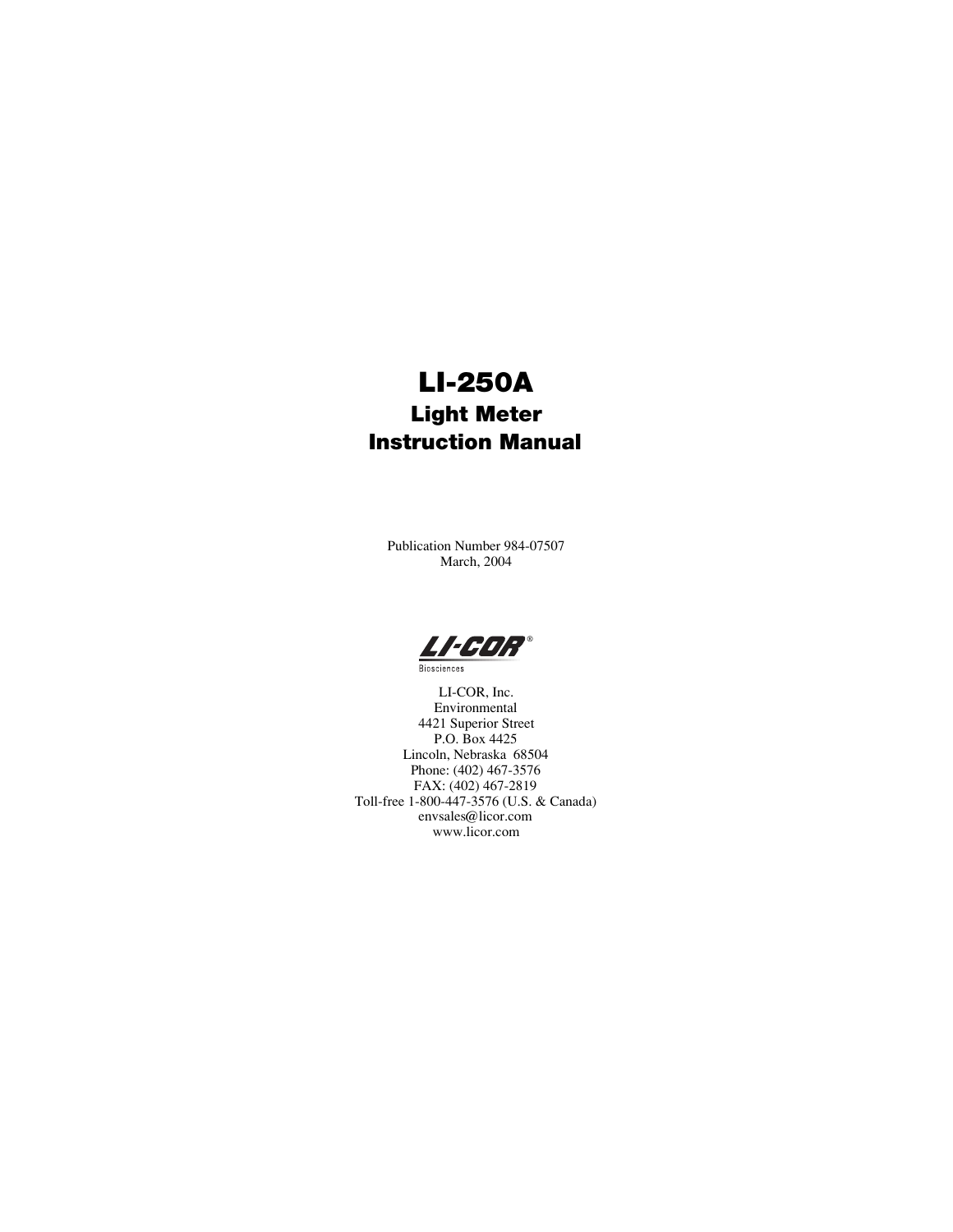### **How to Use this Manual**

This manual contains operation and maintenance information for the LI-250A Light Meter. Read the operating instructions before using the LI-250A.

#### **NOTICE**

The information contained in this document is subject to change without notice.

LI-COR MAKES NO WARRANTY OF ANY KIND WITH REGARD TO THIS MATERIAL, INCLUDING, BUT NOT LIMITED TO THE IMPLIED WARRANTIES OF MER-CHANTABILITY AND FITNESS FOR A PARTICULAR PURPOSE. LI-COR shall not be liable for errors contained herein or for incidental or consequential damages in connection with the furnishing, performance, or use of this material.

This document contains proprietary information which is protected by copyright. All rights are reserved. No part of this document may be photocopied, reproduced, or translated to another language without prior written consent of LI-COR, inc.

Copyright 2004, LI-COR, inc.

1st Printing - March, 2004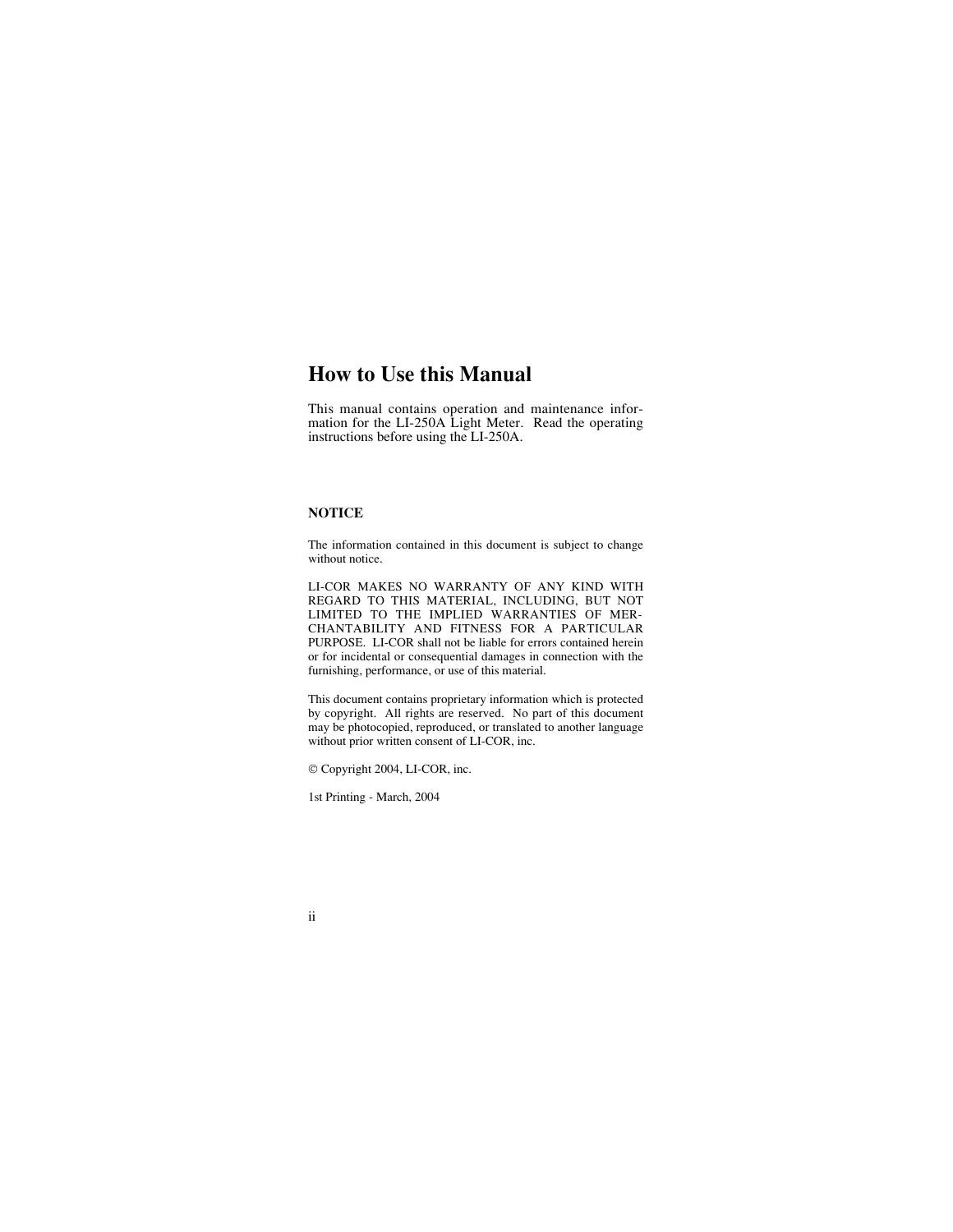# Table of Contents

### **Section 1. Operation Summary**

### **Section 2. Sensors & Accessories**

### **[APPENDIX A. Specifications](#page-13-0) [APPENDIX B. Conversion Table](#page-15-0)**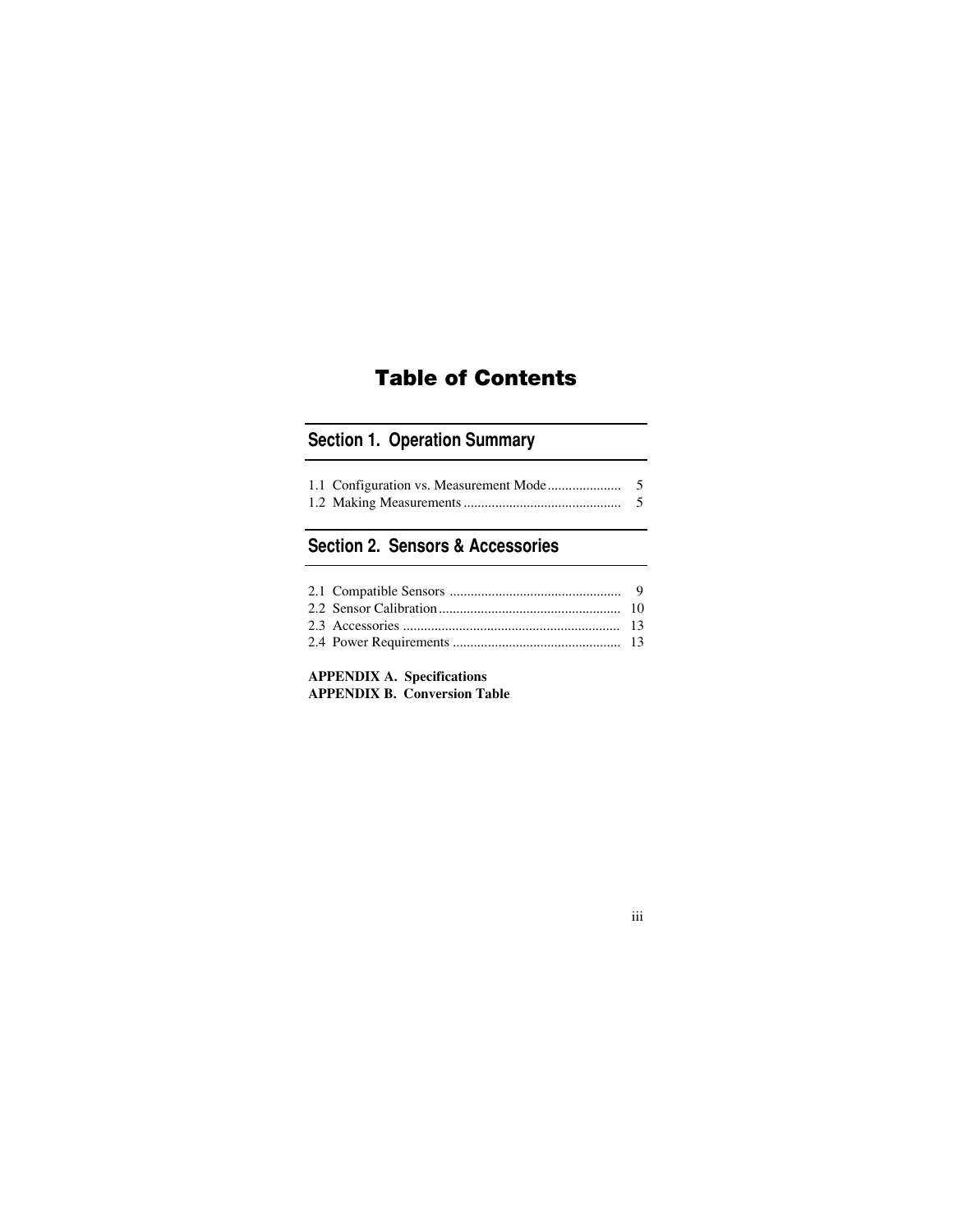# <span id="page-3-0"></span>**Operation Summary**

Read this section to configure and operate the LI-250A. Note that abbreviated programming instructions can also be found on the LI-250A back panel.

# **1.1 Configuration vs. Measurement Mode**

The LI-250A has two modes of operation; *Configuration* and *Measurement* mode. In configuration mode, you can enter calibration multipliers for two different light sensors, or enter two multipliers for the same sensor. For example, you might enter a multiplier that applies to measurements under water and one that applies to measurements in air for an LI-192SA Underwater Quantum Sensor. In measurement mode the LI-250A makes continuous measurements until either the HOLD key or the CAL key is pressed.

# **1.2 Making Measurements**

The LI-250A utilizes a 5-key keypad; note that many of the keys have two functions. The active function depends on whether the LI-250A is in Measurement or Configuration<br>mode. In measurement mode, the keys perform the In measurement mode, the keys perform the function shown in green; in configuration mode, the keys perform the function shown in white.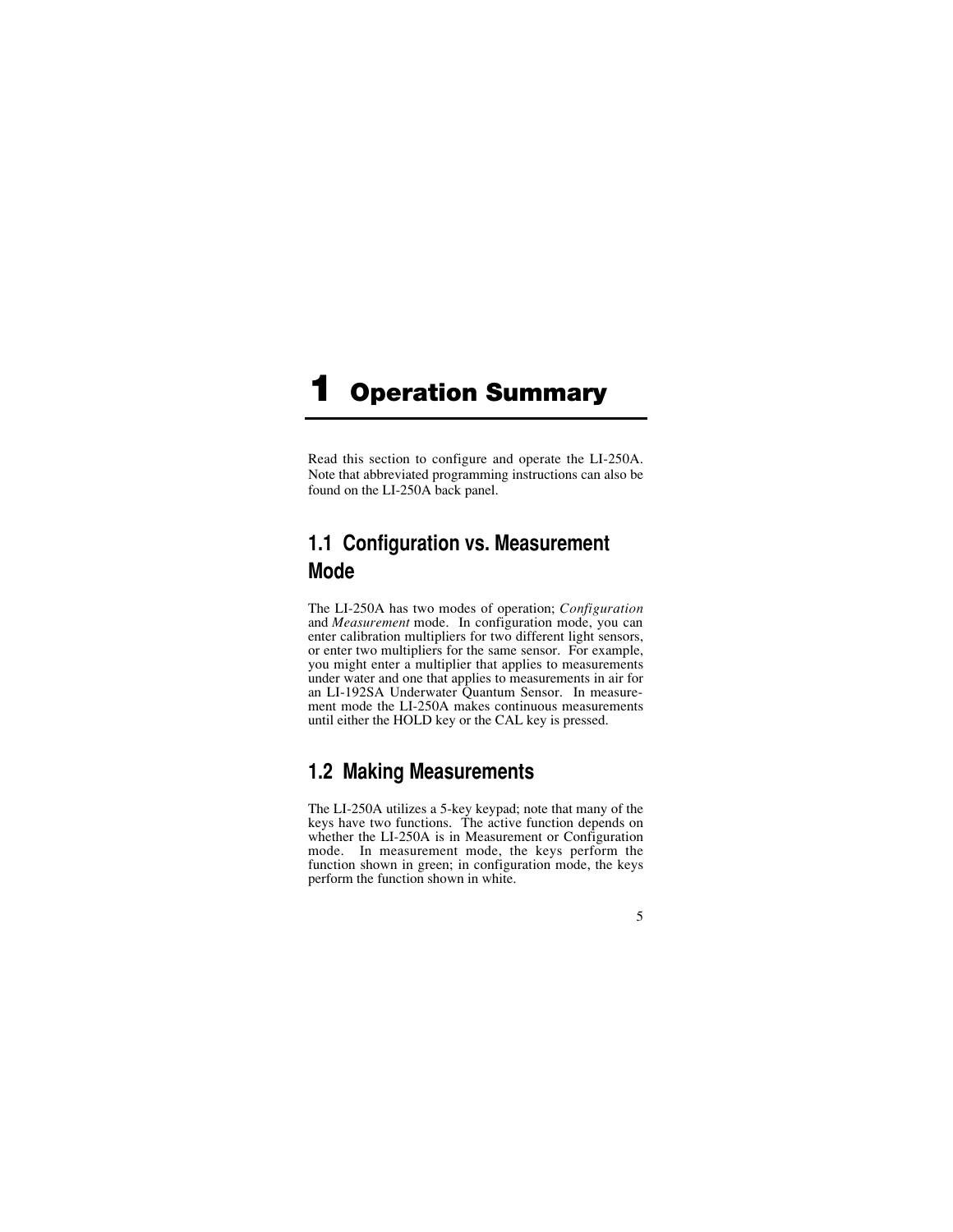- **1.** Attach the desired sensor.
- **2.** Press *and hold* the **ON** key for about 2 seconds, and then release to turn the instrument on. You will be in measurement mode.
- **3** Press **CAL** to enter configuration mode, where you can display or change *the calibration multiplier currently in use*. The display will show **CAL**.
- **4.** Press **UNITS** until the units label on the display matches the sensor type. Readings will be incorrect if the Units Label does not match the sensor type.

| <b>Sensor Type</b> | <b>Units Label</b>                    | <b>Readout Units</b>                      |
|--------------------|---------------------------------------|-------------------------------------------|
| Ouantum            | umol                                  | $\mu$ mol s <sup>-1</sup> m <sup>-2</sup> |
| Pyranometer        | $\overline{\text{W m}}$ <sup>-2</sup> | $\text{Watts}$ m <sup>-2</sup>            |
| Photometric        | lux or Klux                           | lux or Kilolux                            |

**5.** Press the  $\uparrow$  or  $\downarrow$  keys to change the displayed multiplier value. Press *and hold* the arrow keys down to scroll the values rapidly.

> **Important Note:** Measurement units *must* match the sensor type; no unit conversions are performed.

- **6.** Press **CAL** again to store the displayed multiplier value and units label and use them to take measurements; or
- **7.** Press **MULT SELECT** if you wish to display the second multiplier. NOTE: Pressing **MULT SELECT** before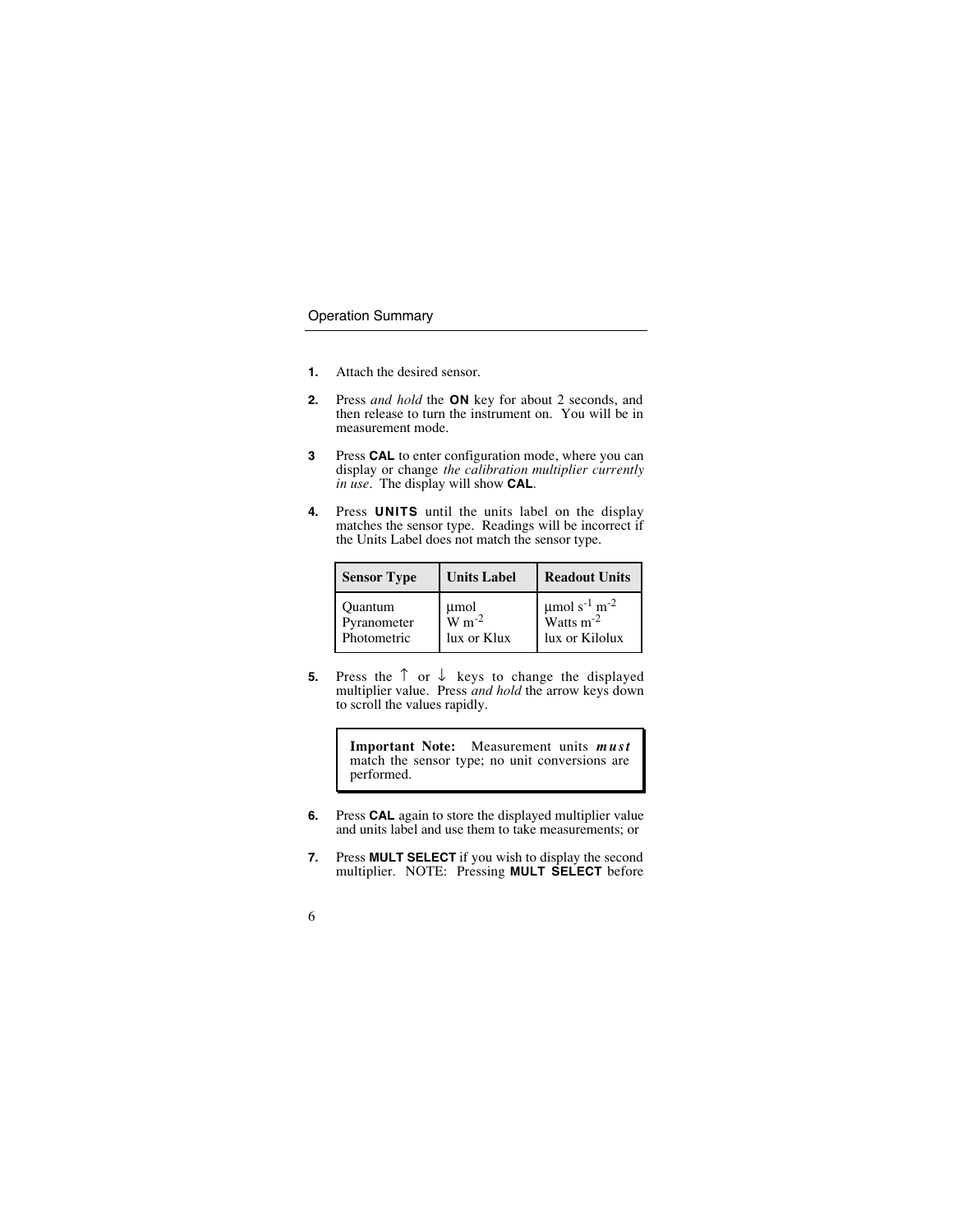pressing **CAL** (step 6) discards any changes you have made to the multiplier currently shown on the display.

- **8.** Edit the second multiplier following steps 5-7 above.
- **9.** Press **CAL** again to store the displayed multiplier value and units label and use them to take measurements.

Note that pressing **CAL** when in measurement mode will display the multiplier in current use. The multiplier displayed when **CAL** is pressed again will be stored as the active multiplier, whether you have changed it or not.

While in measurement mode, you can press **HOLD** to retain the current reading on the display, until the **HOLD** key is pressed again.

Press **AVG** to perform a 15 second average, which will be displayed in Hold mode. Press the **HOLD** key to resume measurements.

Press the **OFF** key to turn the power off. The LI-250A will automatically shut off after 25 minutes of inactivity in measurement mode.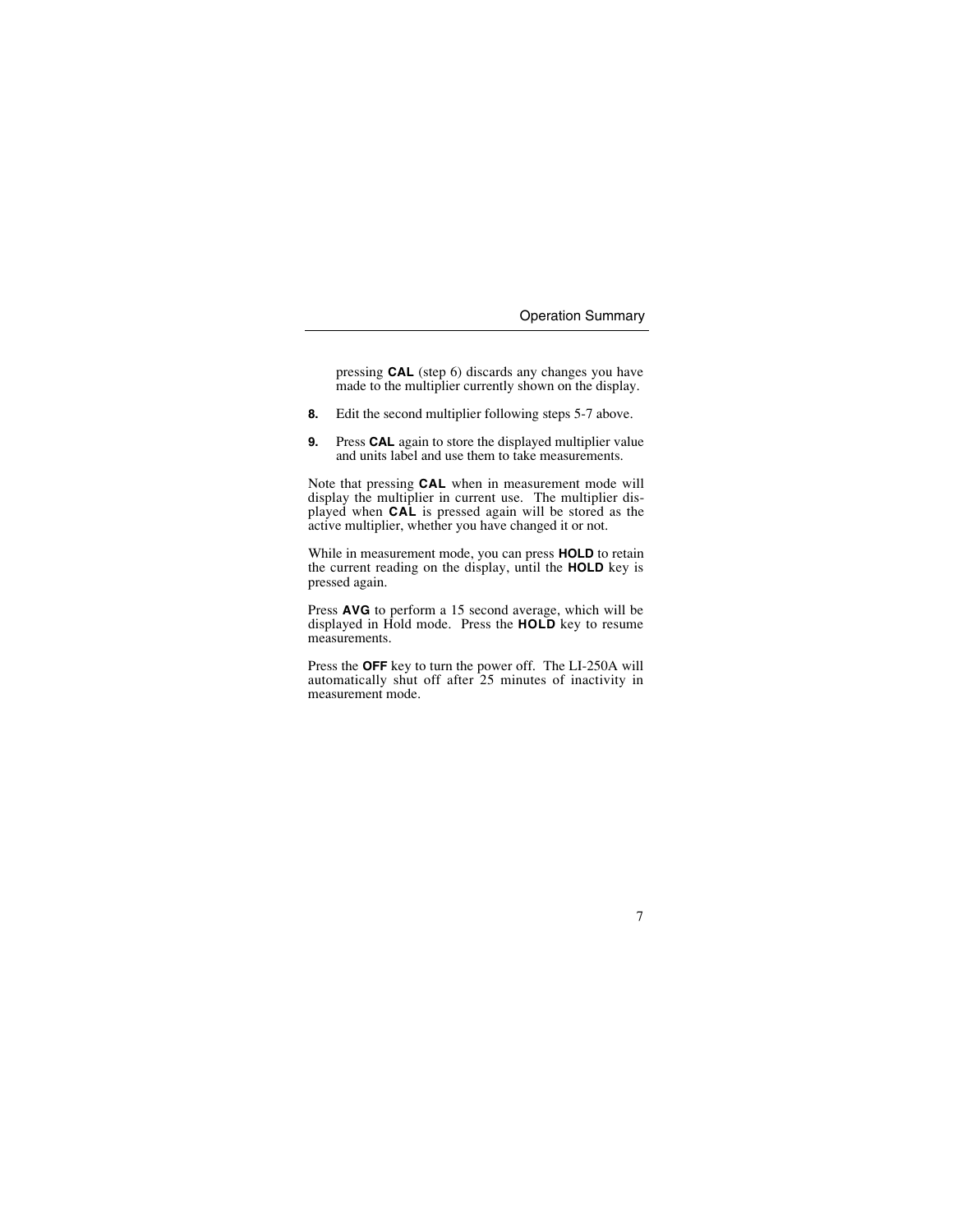### **Precaution**

The LI-250A is environmentally sealed. However, please use appropriate precautions to protect the meter from immersion or prolonged contact with water, especially in marine environments. Water damage is *not* covered under the LI-250A warranty.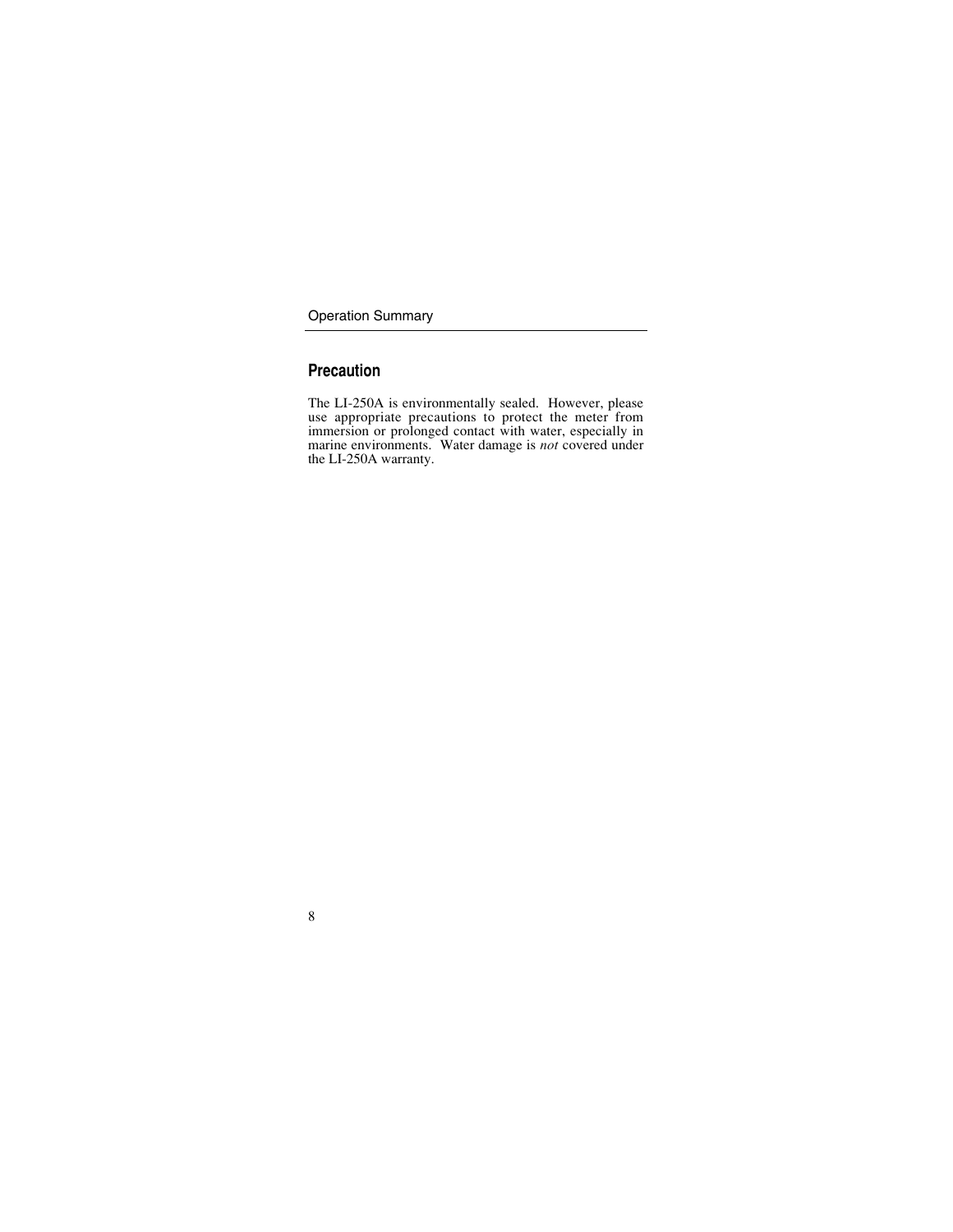# <span id="page-7-0"></span>2 Sensors & Accessories

### **2.1 Compatible Sensors**

The LI-250A is compatible with all LI-COR type 'SA' radiation sensors. It is important that the LI-250A be properly configured for the specific sensor used. A quantum sensor must be used to make measurements of photosynthetically active radiation ( $\mu$ mol s<sup>-1</sup> m<sup>-2</sup> of PAR), a pyranometer for measurements of solar radiation  $(W \, m^{-2})$ , and a photometric sensor for measurements of illuminance (lux). For example, it is not possible for a pyranometer to read out in units of lux. If you want to configure the LI-250A to read out in lux, you must use the photometric sensor.

LI-COR type 'SB' radiation sensors are also compatible if the Calconnector (Calibration connector) is detached from the BNC connector.

LI-COR type 'SZ' radiation sensors are not compatible with the LI-250A; they may, however, be fitted with a BNC connector. Contact LI-COR for further information.

#### **Recalibration of all LI-COR radiation sensors is recommended every two years.**

Complete information concerning the sensors that can be used with the LI-250A is found in the type 'SA' LI-COR Radiation Sensors instruction manuals. In addition, several technical reports on LI-COR sensors are available. These include a report entitled "Radiation Measurements", which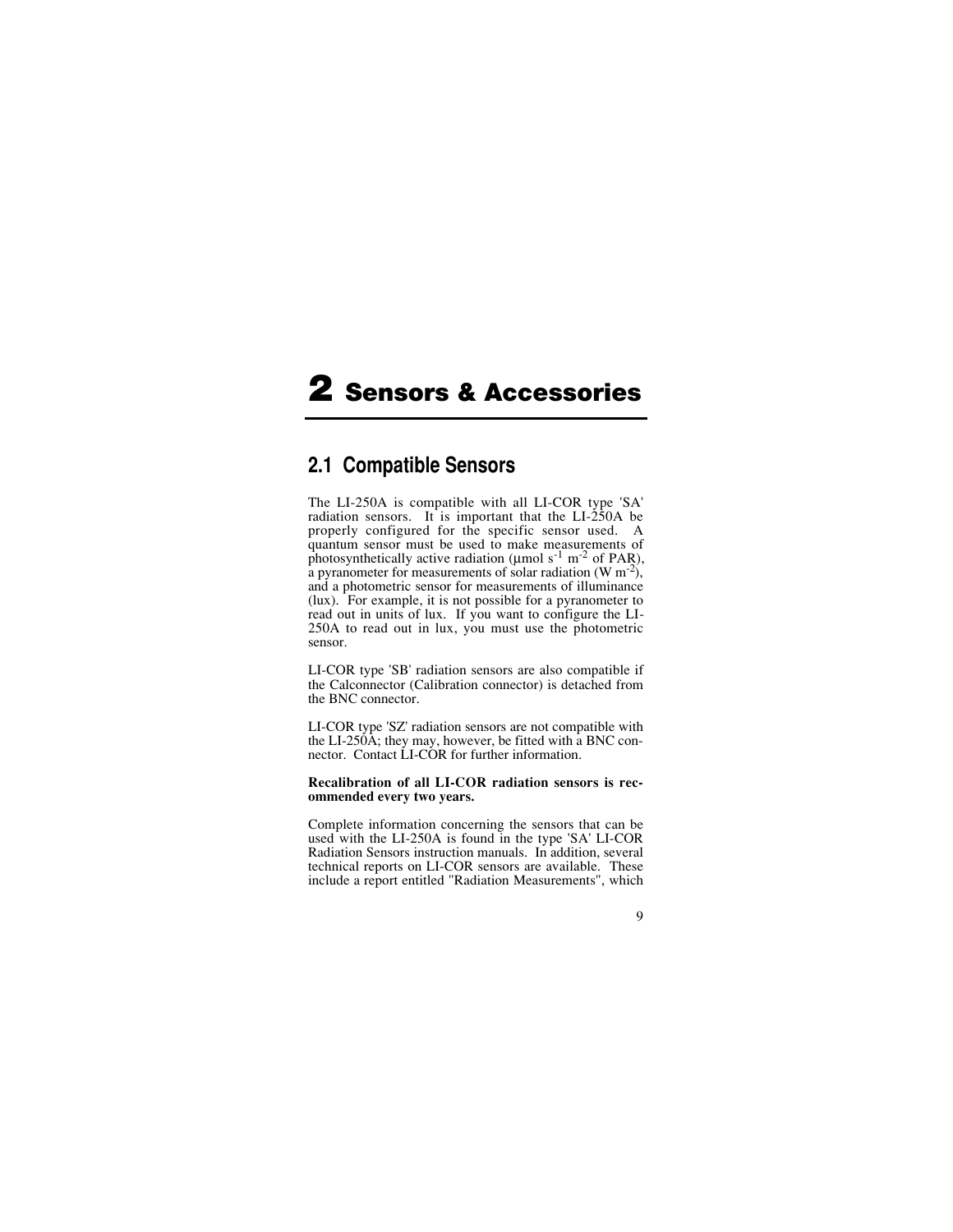<span id="page-8-0"></span>summarizes the types of measurements that can be made with each LI-COR sensor and contains conversion factors for commonly used measurement units. A report concerning the immersion effect and cosine collecting properties of underwater sensors is also available (Roemer, Hoagland report. Request Application Note #110).

## **2.2 Sensor Calibration**

All LI-COR radiation sensors produce a current proportional to the radiation intensity. During factory calibration, sensor output (in microamps) is measured while the sensor is exposed to a standard lamp of known intensity. The sensor output at this intensity has general units of microamps per radiation unit and is called the **Calibration** Constant (Calconstant). Each sensor has a slightly different output at a given radiation intensity and will therefore have a unique Calconstant.

The LI-250A measures the current output of the sensor in units of microamps, and converts the measured current to units of radiation. To make this conversion, the LI-250A uses the sensor **Calibration Multiplier**. The Calibration Multiplier is the negative reciprocal of the Calconstant.

$$
Multiplier = \frac{-1}{Calcons \tan t}
$$

The Calibration Multiplier is always a negative number, and is expressed in radiation units per microamp. The LI-250A multiplies the current reading in microamps by the multiplier.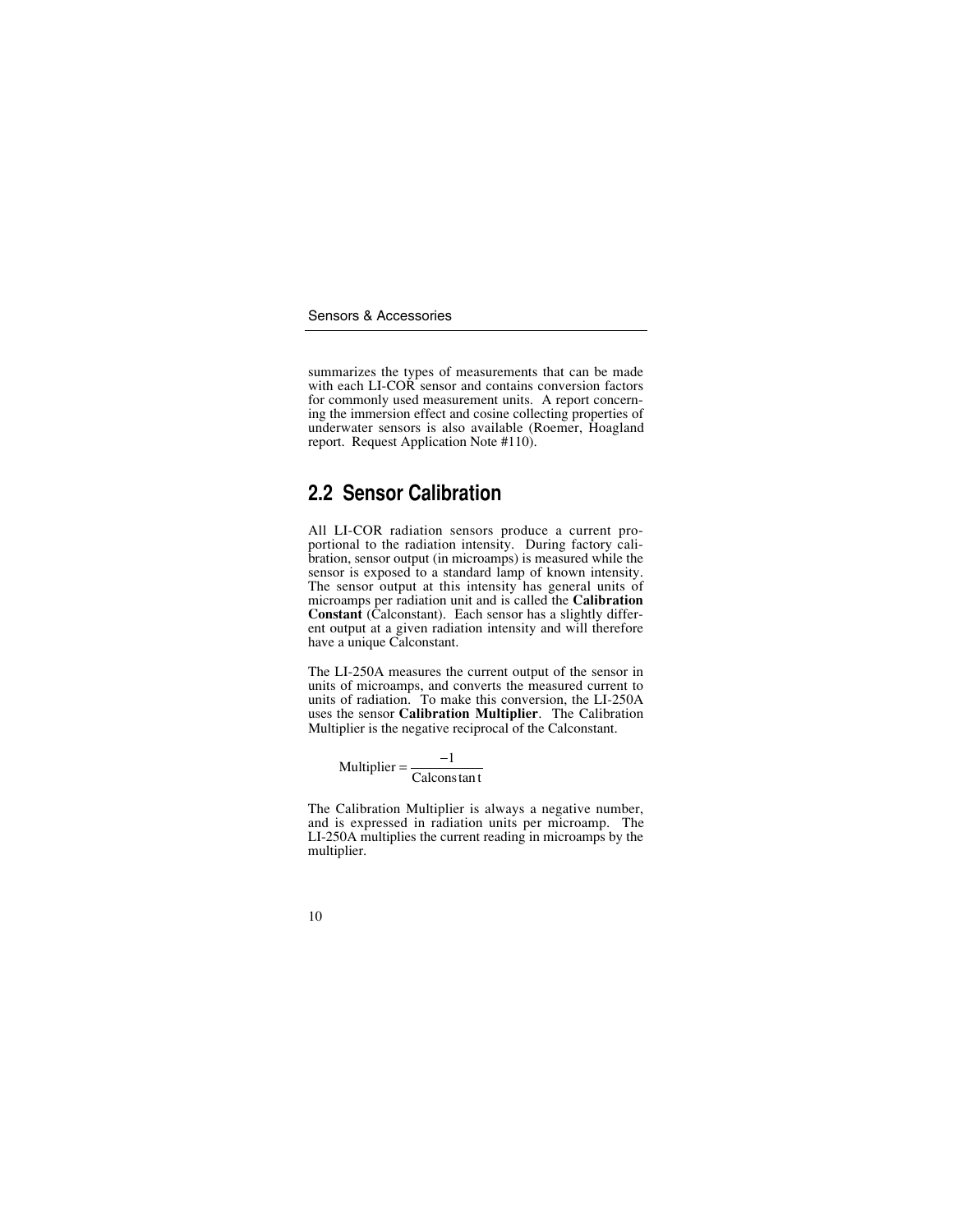Since the Calibration Multiplier is unique for each sensor, it must be entered into the LI-250A each time the sensor is changed or recalibrated.

**NOTE:** Always enter the Calibration Multiplier, **not** the Calconstant. If the Calconstant is entered any data collected will be erroneous.

For type 'SA' sensors purchased after September, 1985, the calibration multiplier is given on the certificate of calibration, and is also attached to the sensor. An example of a calibration label attached to a quantum sensor appears below, which would contain the value of the multiplier, as well as the serial number of the sensor, and the date of its most recent calibration.

**NOTE:** Tcoff is a time coefficient that is used to convert integrated data to the proper units when using the LI-1000 Datalogger to log data with certain sensors. This value can be ignored when using the LI-250A.

MULT: XXX.XX

tcoff: 0.0036 Units: µmol s-1 m-2 per µA SERIAL NO. CAL DATE: DD/MM/YR **LI-COR** 

For the LI-192SA and LI-193SA Underwater Quantum Sensors there are two calibration multipliers; one for "in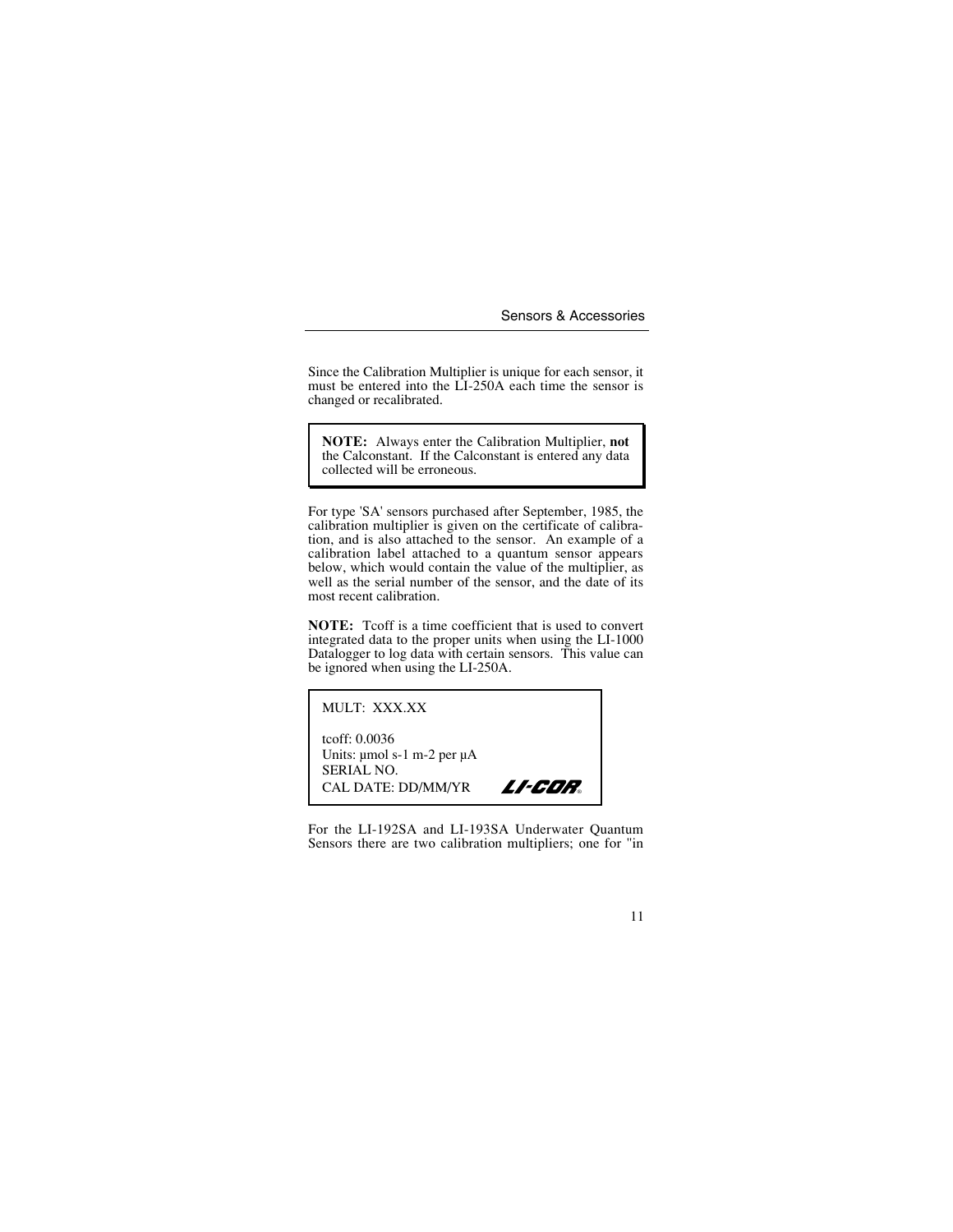air" operation and one for "in water" operation. Use the multiplier that is appropriate for your application.

If the calibration constant for your sensor has been lost or misplaced, it can be obtained from LI-COR by providing the serial number of the sensor.

### **Converting Calconstants to Multipliers**

For LI-COR sensors that are not type 'SA' (i.e., type 'SB', etc.), the calibration multiplier must be calculated from the calibration constant given on the certificate of calibration.

**EXAMPLE:** Calculate the multiplier for an LI-190SB Quantum sensor with a calibration constant of 8.0  $\mu$ Amps/1000  $\mu$ mol s<sup>-1</sup> m<sup>-2</sup>.

**Multiplier** = 
$$
\frac{(-1)(1000 \text{ µmol s}^{-1} \text{ m}^{-2})}{8 \text{ µAmps}}
$$

$$
= \frac{-125.0 \text{ µmol s}^{-1} \text{ m}^{-2}}{1 \text{ µAmp}}
$$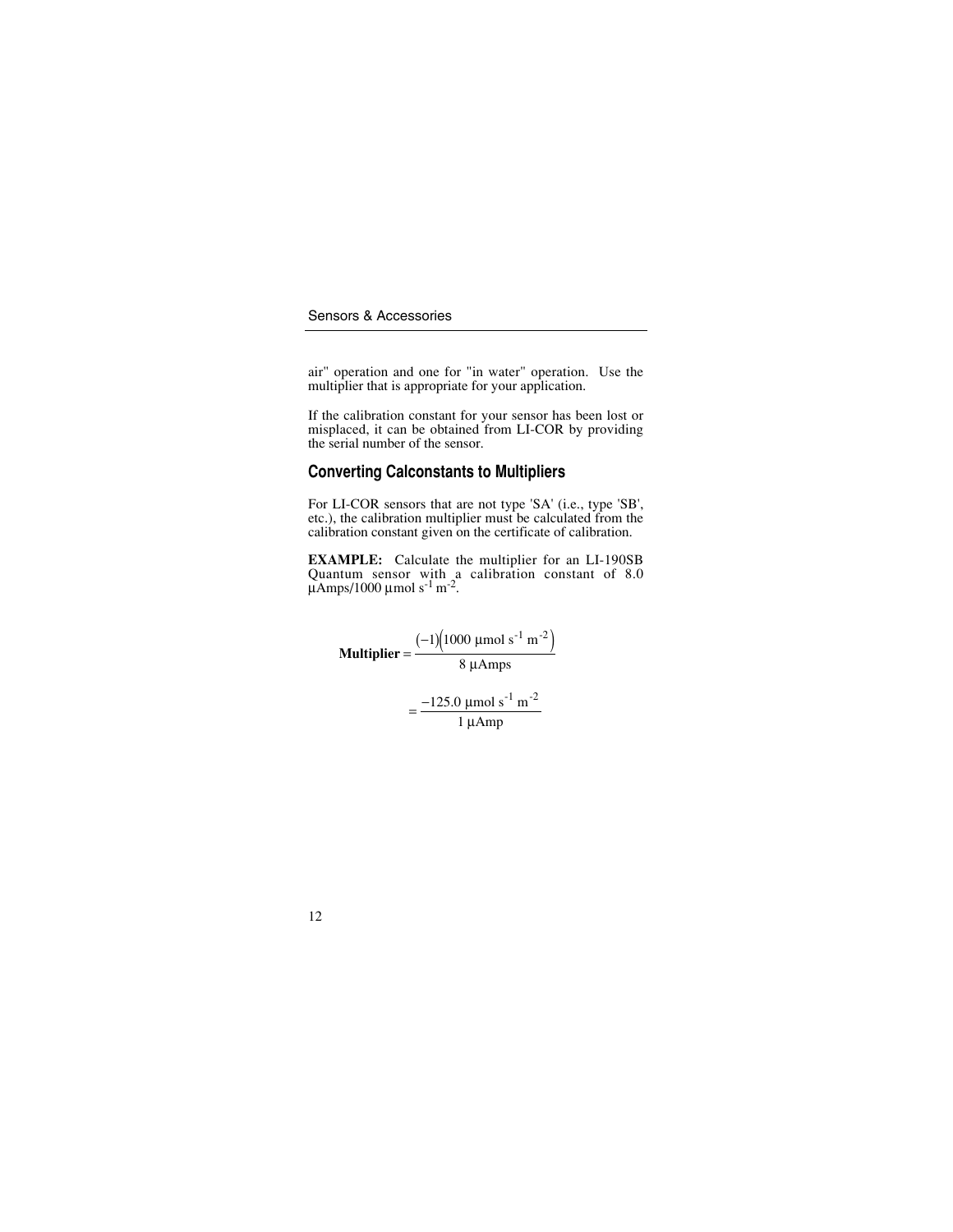# <span id="page-11-0"></span>**2.3 Accessories**

The following accessories and sensors are available for the LI-250A. Contact LI-COR for current information.

**250-01 Carrying Case -** A soft-sided case for the LI-250A and terrestrial type radiation sensors. Size:  $20.3$  cm L  $\times$ 10.2 cm W  $\times$  9 cm D (8"  $\times$  4"  $\times$  3.5"). Weight: 98 g (0.216) lbs).

**LI-COR Radiation Sensors:** Type 'SA' (e.g. LI-190SA) with **BNC** connectors.

*LI-190SA Quantum Sensor* - measures Photosynthetically Active Radiation (PAR) in natural sunlight, under plant canopies, and in growth chambers and greenhouses.

*LI-191SA Line Quantum Sensor* - averages PPFD over its one meter length for plant canopy PPFD profile studies.

*LI-192SA Underwater Quantum Sensor\** - measures Photosynthetic Photon Flux Density (PPFD) in air or under water incident on a flat plane.

*LI-193SA Spherical Quantum Sensor\** - measures photon flux from all directions under water. This measurement is called Photosynthetic Photon Flux Fluence Rate (PPFFR).

*LI-200SA Pyranometer Sensor* - measures global solar radiation (sun plus sky) and provides a typical accuracy of ±5% under unobstructed daylight conditions.

*LI-210SA Photometric Sensor* - measures visible radiation and has a spectral response equal to that for the average human eye. Readout of illuminance (in lux) is used for lighting studies or architectural modeling.

<sup>\*</sup> Requires 2222UWB cable.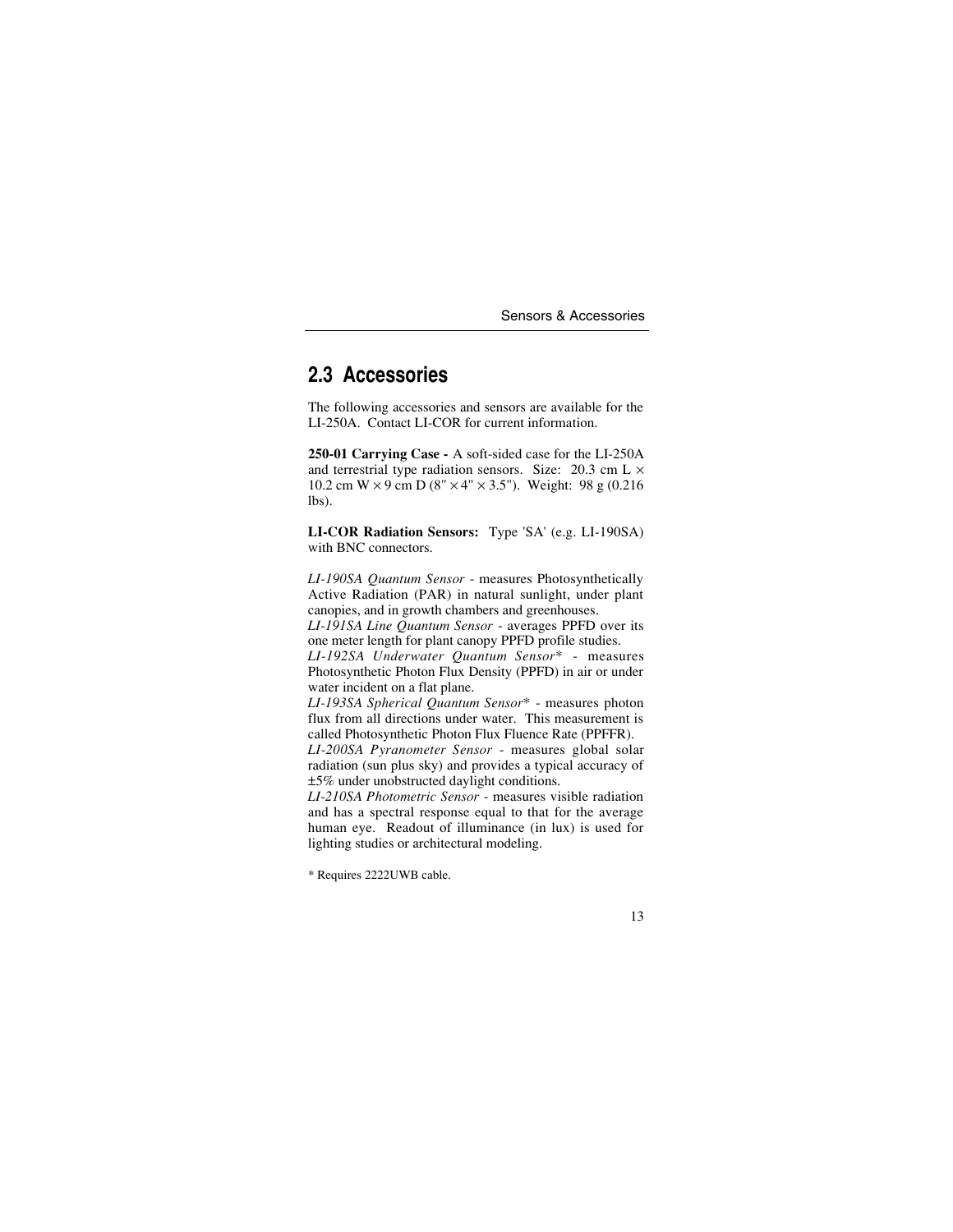**2003S Mounting and Leveling Fixture -** The 2003S is for use with all LI-COR terrestrial type sensors.

**2222SB Extension Cable** - For use with all LI-COR terrestrial type sensors. Available in 15.2 m (50 ft), 30.4 m (100 ft), or custom lengths to 304 m (1000 ft).

**216 Replacement Battery** - 9 Volt transistor type. The LI-250A requires one for replacement.

## **2.4 Power Requirements**

Power is supplied by one 9 volt transistor battery. Eveready alkaline #522 (LI-COR part #442-15962) or equivalent may be used. Battery life is in excess of 150 hours. A **LO BAT** message is displayed when there is less than 20 hours of battery life remaining. The battery should be replaced immediately after the **LO BAT** message is displayed to ensure reliable operation.

The battery compartment is accessed through a screw-<br>retained panel on the back of the instrument case. Remove<br>the battery by lifting on the end of the battery with the terminals. Insert the new battery by pushing straight down on the battery; do not try to insert at an angle. Note that newer instruments are fitted with a snap-on connector; simply align the male and female contacts and snap onto the battery.

Although typical battery life is more than 150 hours of continuous operation, it is dependent upon the storage temperature. Do not store the LI-250A at high temperatures.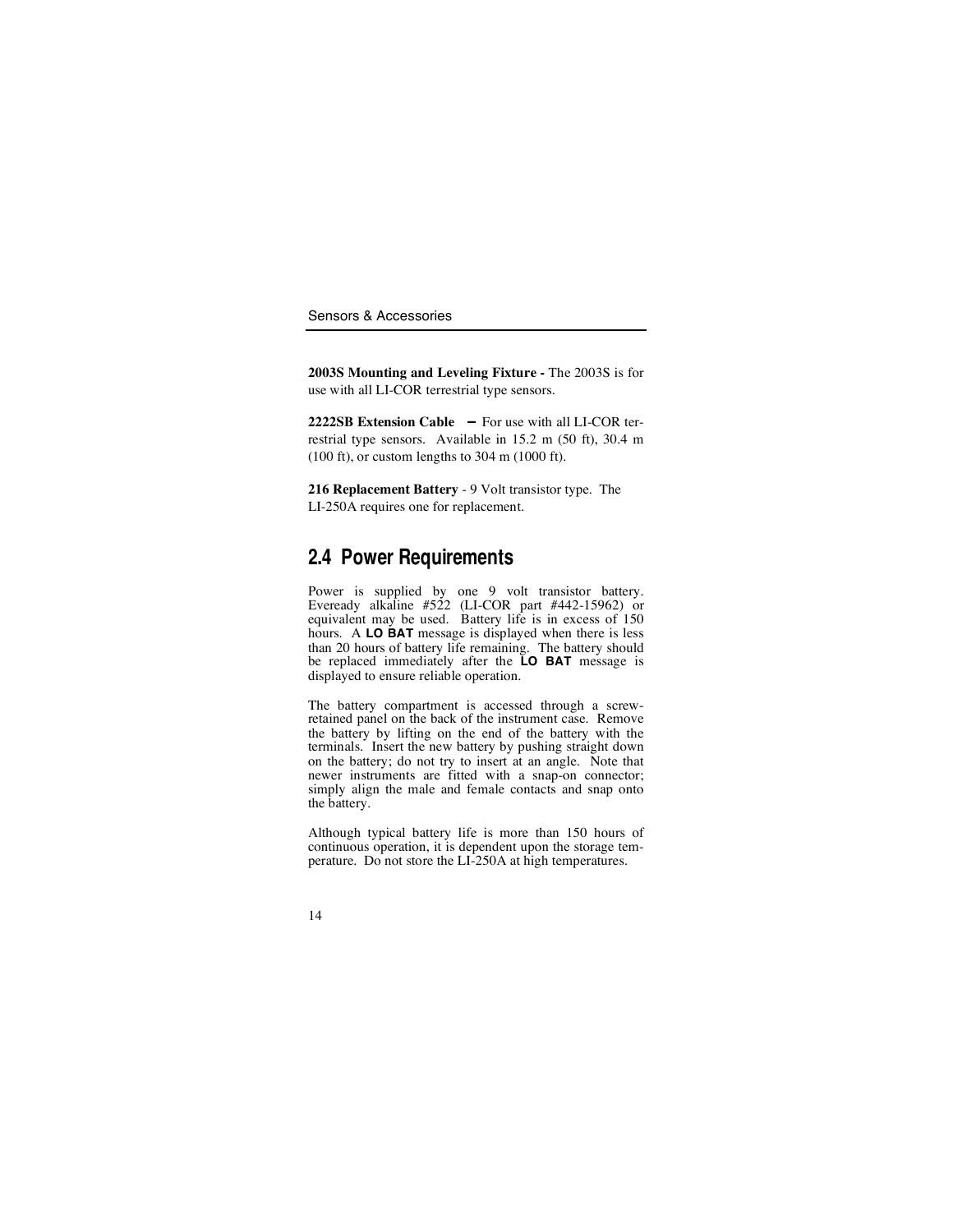# <span id="page-13-0"></span>Appendix A. Specifications

**Accuracy:** 25 °C: Typically  $\pm$  0.4% of reading  $[\pm 3]$  counts on the least significant digit displayed (all ranges)].

**0-55 °C:** Typically  $\pm 0.6\%$  of reading [ $\pm 3$  counts on the least significant digit displayed (all ranges)].

**Range Selection:** Autoranging (3 ranges).

**Sensor Calibration:** Calibration multipliers for two sensors are stored in memory. Calibration multipliers are entered from the keypad.

**Sensor Averaging:** Sensor output is averaged for 15 seconds when AVG key is pressed in Measurement mode. Averages are displayed in HOLD mode to retain the average on the display.

**Linearity:**  $\pm 0.05\%$ .

**Operating Conditions:** 0 to 55 °C, 0 to 95% RH (noncondensing).

**Storage Conditions:** -55 to 60 °C, 0 to 95% RH (non-condensing).

**Display:** 4 1/2 digit custom LCD display. Updated every 0.5 seconds.

**Keypad:** Sealed, 5-key tactile response keypad.

**Battery Life:** 150 hours typical with continuous operation. Automatic shutoff after 25 minutes of inactivity in measurement mode.

**Power Requirement:** One 9V Eveready Alkaline #522 or equivalent.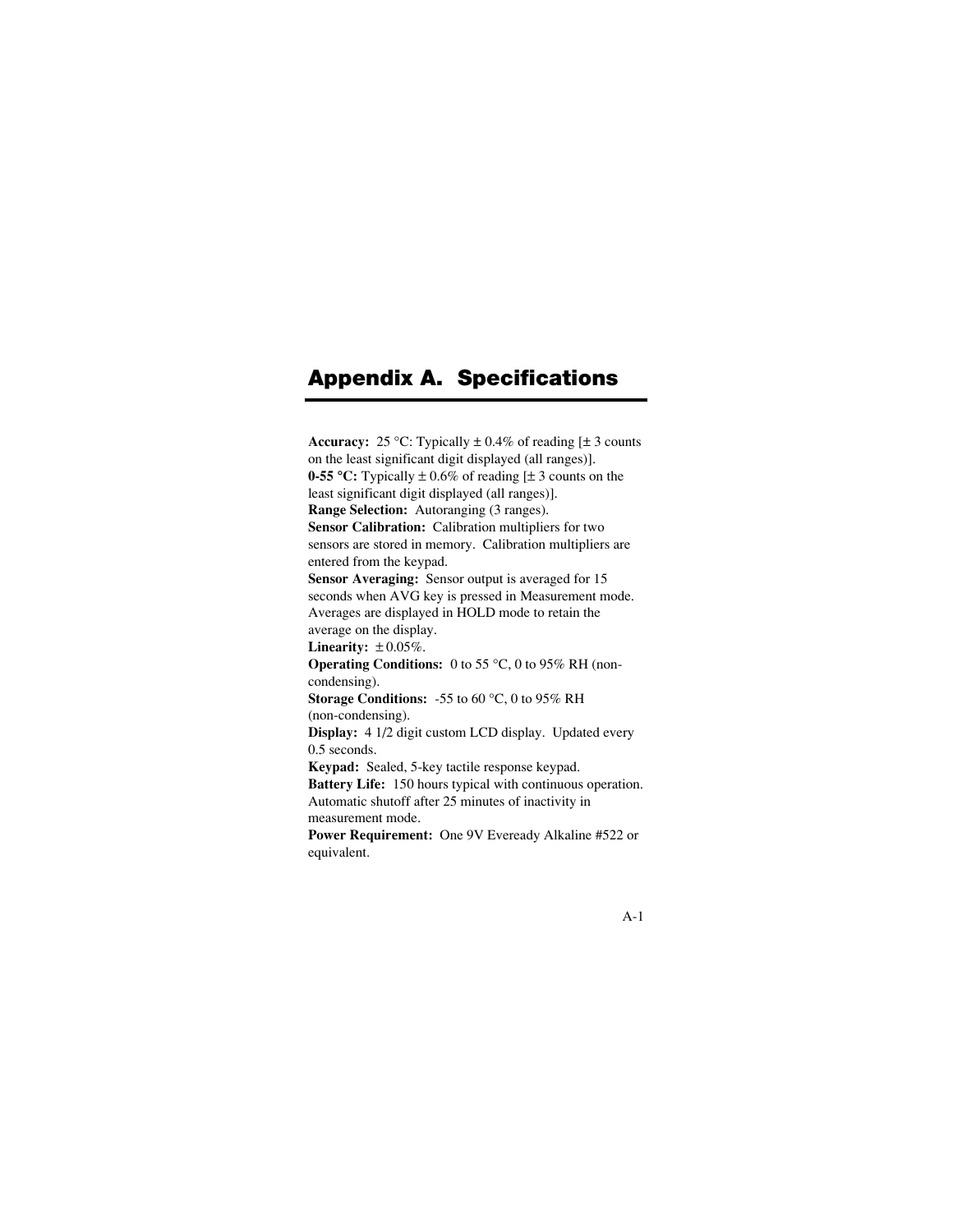**Low Battery Detection:** Low battery indicator displayed with approximately 20 hours battery life remaining.

**Size:**  $15 L \times 8.2 W \times 3.3$  cm D (5.9"  $\times 3.2$ "  $\times 1.3$ ").

**Weight:** 0.26 kg (0.57 lbs).

**Sensors:** Any LI-COR sensor with BNC connector; Quantum, Pyranometer, or Photometric.

**Warranty:** 1 year parts and labor.

**LI-250A Range and Resolution:**

| Sensor Type | Range                                                                       | Resolution                                            |
|-------------|-----------------------------------------------------------------------------|-------------------------------------------------------|
| Quantum     | 0-199 $\mu$ mol s <sup>-1</sup> m <sup>-2</sup><br>$-1999$<br>-19999        | 0.01 µmol s <sup>-1</sup> m <sup>-2</sup><br>0.1      |
| Radiometric | $0-19$ W m <sup>-2</sup><br>-199<br>$-1999$                                 | $0.001 \text{ W m}^{-2}$<br>0.01<br>0.1               |
| Photometric | 0-1999 lux<br>$-19999$ lux<br>$0-199$ klux<br>$0-199$ fc<br>-1999<br>-19999 | $0.1$ lux<br>1 lux<br>$0.01$ klux<br>$0.01$ fc<br>0.1 |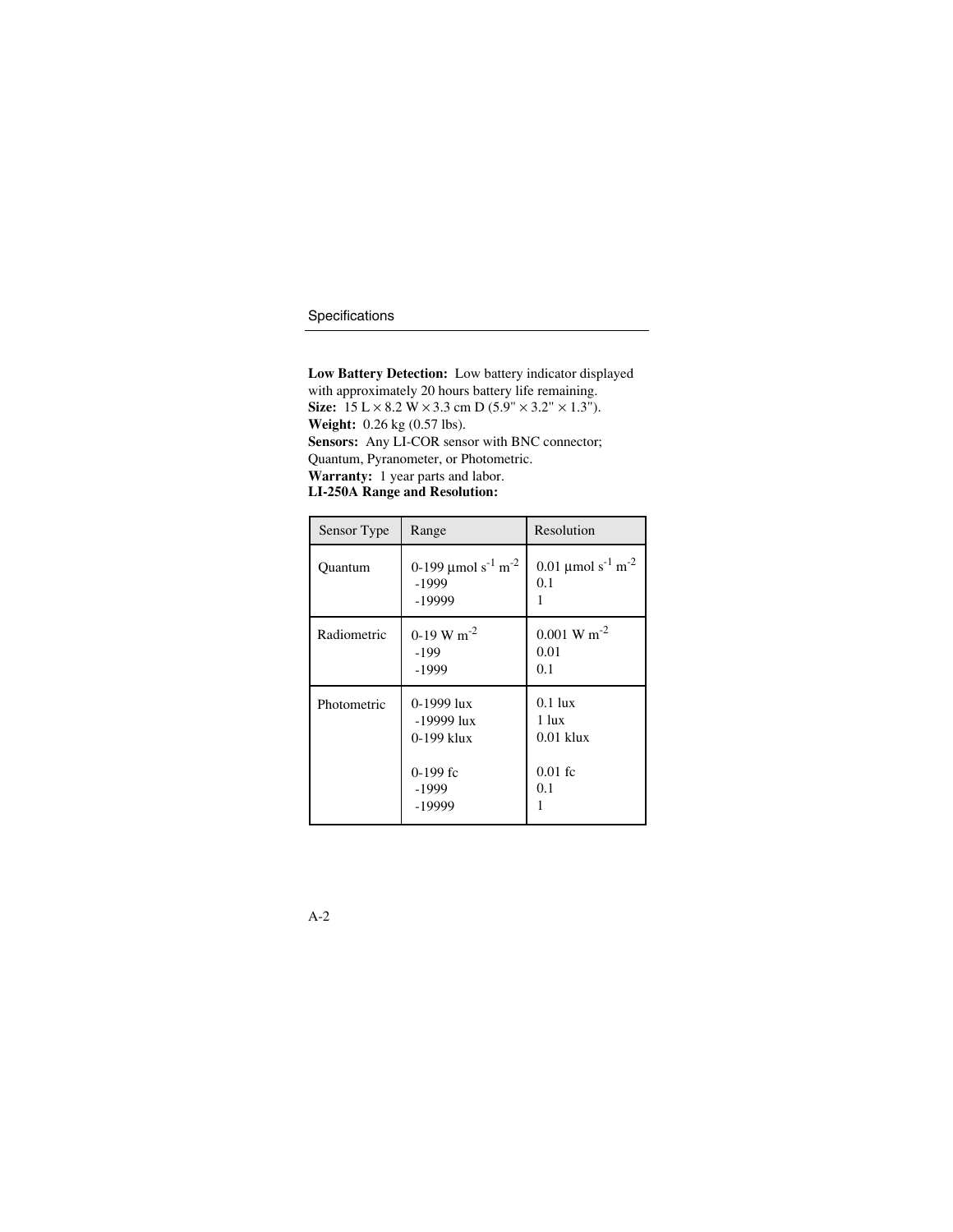# <span id="page-15-0"></span>Appendix B. Conversion Table

| Type of<br>Measurement | <b>Instantaneous Measurements</b>                                                                                                                                                                                                                                                                                                                                                                         |
|------------------------|-----------------------------------------------------------------------------------------------------------------------------------------------------------------------------------------------------------------------------------------------------------------------------------------------------------------------------------------------------------------------------------------------------------|
| Quantum                | $1.0 \text{ }\mu\text{m s}^{-1} \text{ m}^{-2} = 1 \text{ }\mu\text{E s}^{-1} \text{ m}^{-2}$<br>$= 6.022 \cdot 10^{17}$ photons s <sup>-1</sup> m <sup>-2</sup><br>$= 6.022 \cdot 10^{17}$ quanta s <sup>-1</sup> m <sup>-2</sup><br>$= 6.022 \cdot 10^{13}$ quanta s <sup>-1</sup> cm <sup>-2</sup>                                                                                                     |
| Radiometric            | $1 \text{ W m}^2 = 1.433 \cdot 10^{-3} \text{ cal cm}^2 \text{ min}^{-1}$<br>$= 1.433 \cdot 10^{-3}$ langley min <sup>-1</sup><br>$= 0.100$ mW cm <sup>-2</sup><br>$= 100 \mu W cm^{-2}$<br>$= 1.0$ J s <sup>-1</sup> m <sup>-2</sup><br>$= 1000$ erg s <sup>-1</sup> cm <sup>-2</sup><br>$= 0.317$ BTU ft <sup>-2</sup> h <sup>-1</sup><br>$= 5.283 \cdot 10^{-3}$ BTU fr <sup>2</sup> min <sup>-1</sup> |
| Photometric            | $1 \text{ lux} = 1 \text{ lm m}^{-2}$<br>$= 0.0929$ lm ft <sup>-2</sup><br>$= 0.0929$ fc<br>$= 0.001$ klux                                                                                                                                                                                                                                                                                                |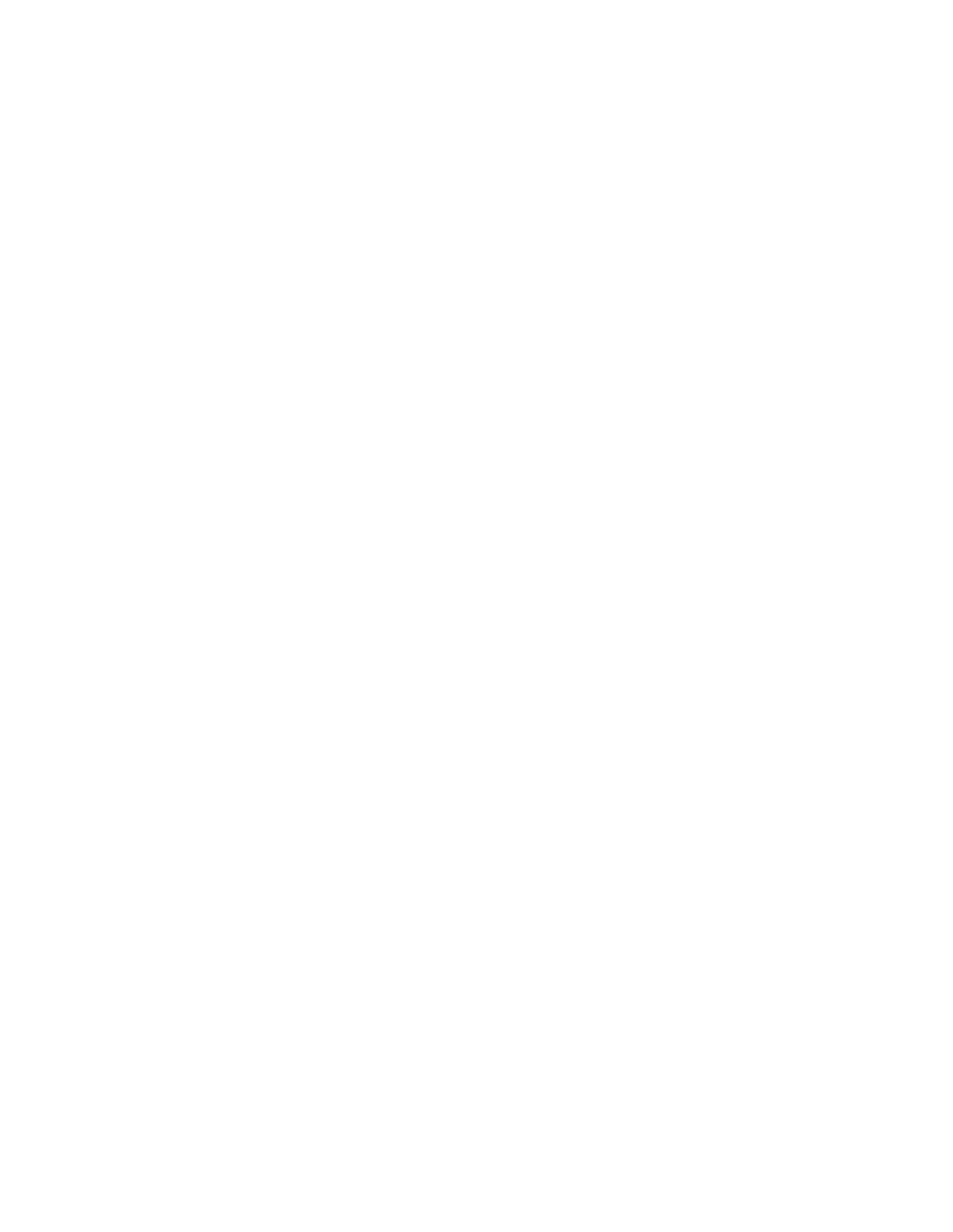# **Warranty**

Each LI-COR, inc. instrument is warranted by LI-COR, inc. to be free from defects in material and workmanship; however, LI-COR, inc.'s sole obligation under this warranty shall be to repair or replace any part of the instrument which LI-COR, inc.'s examination discloses to have been defective in material or workmanship without charge and only under the following conditions, which are:

1. The defects are called to the attention of LI-COR, inc. in Lincoln, Nebraska, in writing within one year after the shipping date of the instrument.

2. The instrument has not been maintained, repaired, or altered by anyone who was not approved by LI-COR, inc.

3. The instrument was used in the normal, proper, and ordinary manner and has not been abused, altered, misused, neglected, involved in and accident or damaged by act of God or other casualty.

4. The purchaser, whether it is a DISTRIBUTOR or direct customer of LI-COR or a DISTRIBUTOR'S customer, packs and ships or delivers the instrument to LI-COR, inc. at LI-COR inc.'s factory in Lincoln, Nebraska, U.S.A. within 30 days after LI-COR, inc. has received written notice of the defect. Unless other arrangements have been made in writing, transportation to LI-COR, inc. (by air unless otherwise authorized by LI-COR, inc.) is at customer expense.

5. No-charge repair parts may be sent at LI-COR, inc.'s sole discretion to the purchaser for installation by purchaser.

6. LI-COR, inc.'s liability is limited to repair or replace any part of the instrument without charge if LI-COR, inc.'s examination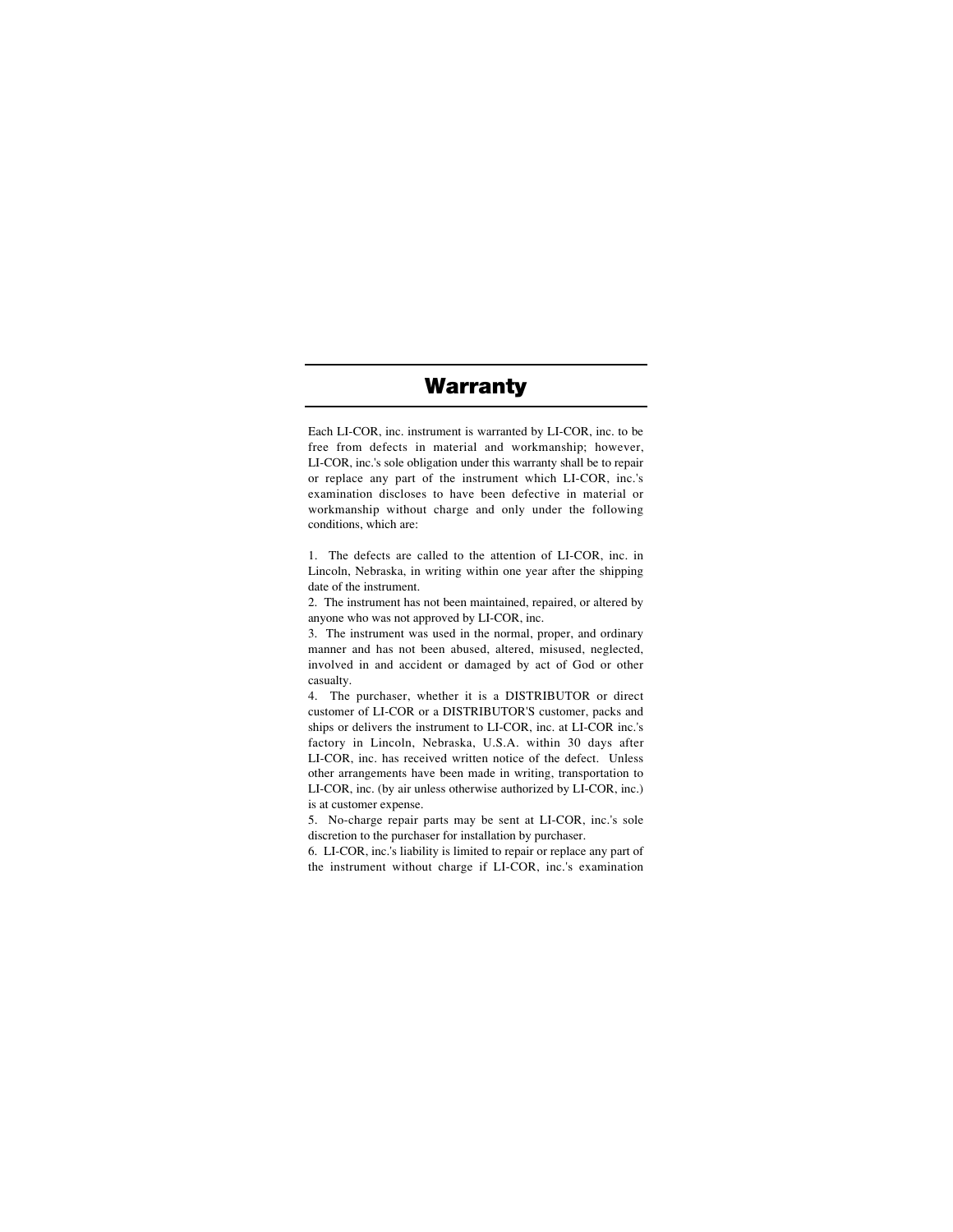disclosed that part to have been defective in material or workmanship.

**There are no warranties, express or implied, including but not limited to any implied warranty of merchantability of fitness for a particular purpose on underwater cables or on expendables such as batteries, lamps, thermocouples and calibrations.**

**Other than the obligation of LI-COR, inc. expressly set forth herein, LI-COR, inc. disclaims all warranties of merchantability or fitness for a particular purpose. The foregoing constitutes LI-COR, inc.'s sole obligation and liability with respect to damages resulting from the use or performance of the instrument and in no event shall LI-COR, inc. or its representatives be liable for damages beyond the price paid for the instrument, or for direct, incidental or consequential damages.**

The laws of some locations may not allow the exclusion or limitation on implied warranties or on incidental or consequential damages, so the limitations herein may not apply directly. This warranty gives you specific legal rights, and you may already have other rights which vary from state to state. All warranties that apply, whether included by this contract or by law, are limited to the time period of this warranty which is a twelve-month period commencing from the date the instrument is shipped to a user who is a customer or eighteen months from the date of shipment to LI-COR, inc.'s authorized distributor, whichever is earlier.

This warranty supersedes all warranties for products purchased prior to June 1, 1984, unless this warranty is later superseded.